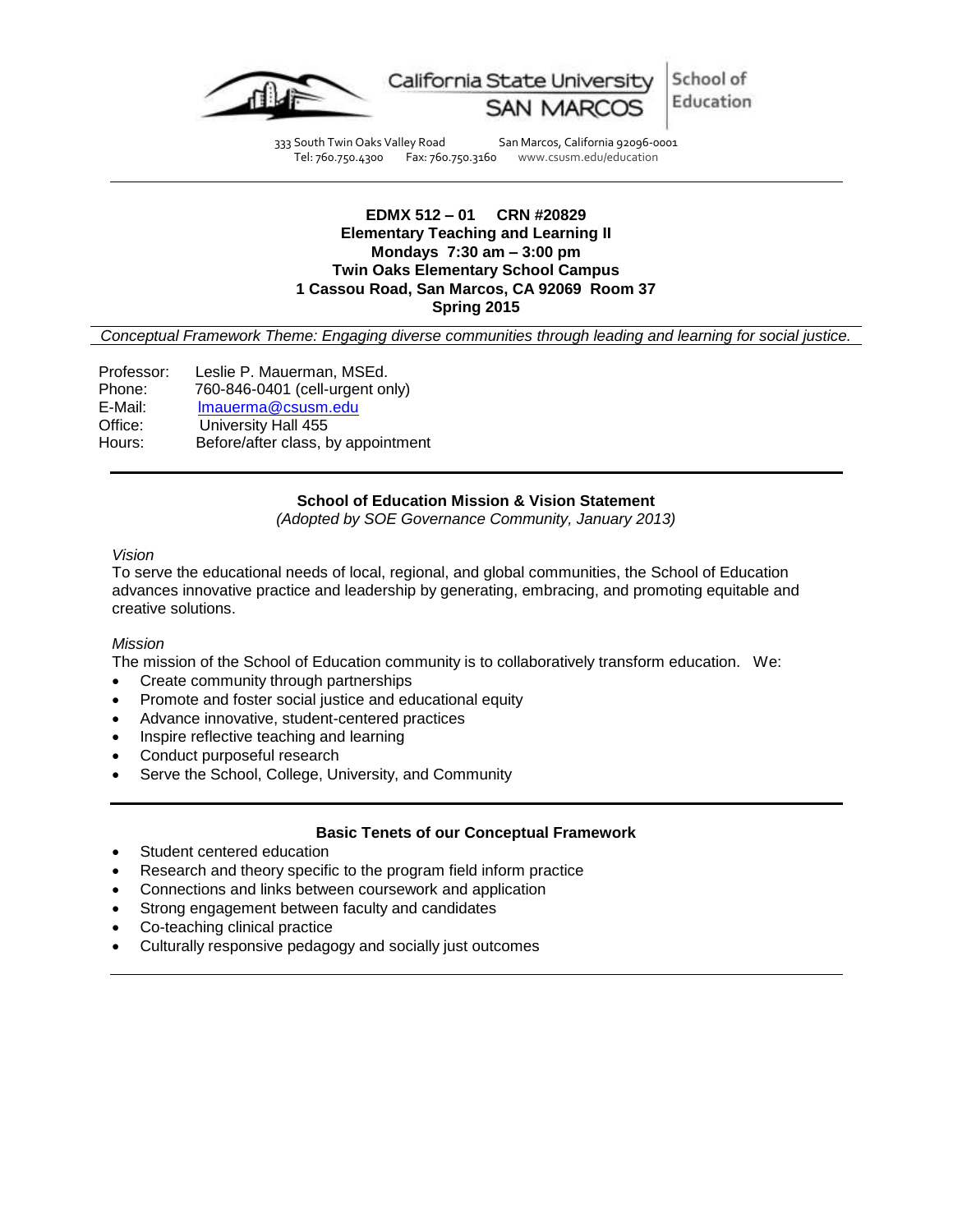# **COURSE DESCRIPTION**

EDMS 512 Focuses on developing an advanced understanding of learning theory and instructional practice in technology-integrated and inclusive elementary classrooms. *This course is aligned with California's SB 2042 Standards.* Course features include specific assignments and lectures designed to meet CCTC Education Specialist Common Program Standards that address specific skill set development for the Educational Specialist.

### **Course Prerequisites**

Admission to the School of Education and admission to the Concurrent Program. EDMS 511 and Consent of Program Coordinator

# **Course Objectives**

The purposes of this course are:

- to expand pre-service candidates' knowledge of (1) learning theories, and (2) experiences with a wide range of pedagogical practices;
- to enhance pre-service candidates' awareness of the multiple perspectives and learning styles that exist in diverse classrooms and other education-related settings;
- to provide candidates with content-specific teaching strategies that are effective in supporting them to teach the state-adopted academic multiple subject content standards, including physical education to all students;
- to provide a safe environment for pre-service candidates' discussion of, and experimentation with, a variety of techniques and methods of instruction.

# **Unique Course Requirements**

**Tutoring** 

# **Required Texts**

Hardman, M., Drew, C. & Egan, M. (2011). *Human exceptionality: School, community and family (*10<sup>th</sup> Ed.). Belmont, CA: Wadsworth Cengage Learning. (Used in EDMX 511)

Snell, M., & Brown, F. (2011*). Instruction of children with severe disabilities*. Upper Saddle River, NJ: Pearson Education, Inc. (Used in EDMX 511)

Thousand, J.S., Villa, R. A. & Nevin, A. I. (2007*). Differentiating instruction: Collaboratively planning and teaching for universally designed learning.* Thousand Oaks, CA: Corwin Press (Used in EDMX 511) Villa, R. A., & Thousand, J. S. (2005). *Creating an inclusive school* (2<sup>nd</sup> ed.). Alexandria, VA: ASCD. (Repeat use text from EDUC 350)

**McCarney, Wunderlich. (2006)** *PRE-REFERRAL INTERVENTION* **MANUAL** *(***PRIM***)***.** *3 rd Ed.* Hawthorne Educational Services

#### **Required Media & Technology**

-Teach Like a Champion videos:<http://www.youtube.com/watch?v=r1CMvuFLfxc>

-Twin Oaks Elementary School web site:<http://www.smusd.org/Domain/928>

-Tomlinson, C. A. (1999). *The differentiated classroom: Responding to the needs of all learners.*  Alexandria, VA: Association for Supervision and Curriculum Development.

#### **Available free e-book online at this site through CSUSM library:**

**[http://pac.csusm.edu/search~S5?/atomlinson/atomlinson/1%2C27%2C52%2CB/frameset&FF=atom](http://pac.csusm.edu/search~S5?/atomlinson/atomlinson/1%2C27%2C52%2CB/frameset&FF=atomlinson+carol+a&1%2C%2C8) [linson+carol+a&1%2C%2C8](http://pac.csusm.edu/search~S5?/atomlinson/atomlinson/1%2C27%2C52%2CB/frameset&FF=atomlinson+carol+a&1%2C%2C8)** 

# **Taskstream Account**

The School of Education uses TaskStream to manage candidate data regarding TPEs, clinical practice, signature assignments, and professional disposition assessments. Concurrent candidates must be enrolled in TaskStream throughout the Multiple Subject, Mild/Moderate and Moderate/Severe Education Specialist program(s).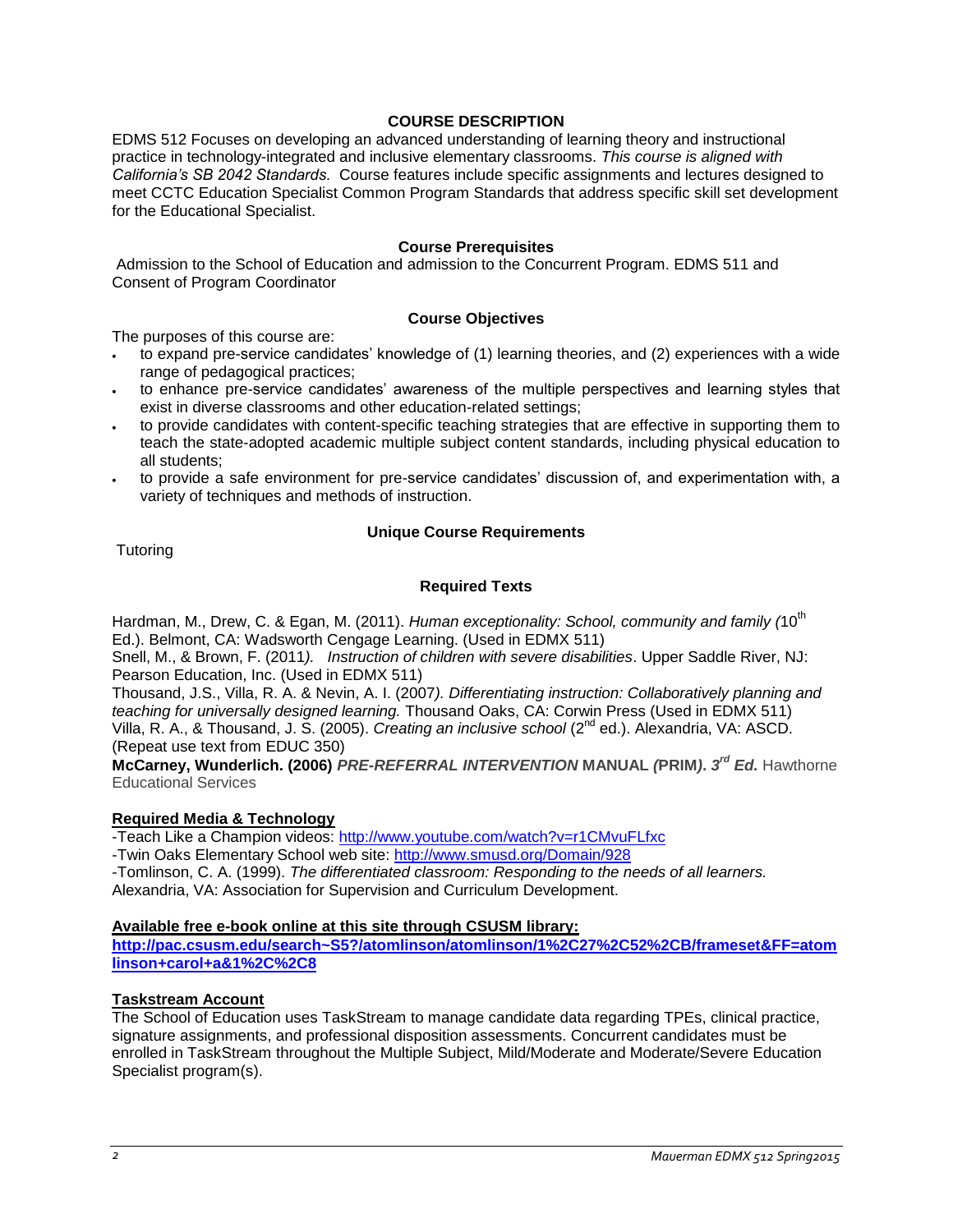Enrollment fees are paid by going t[o www.taskstream.com](https://copilot.csusm.edu/owa/redir.aspx?C=JQGRF98_YUaQtaUmRLCQfVWnwmJwxs9IDInTVMhk81xWIUA7hRT2uY6jlnFWAAXDSUJtKsld_Qs.&URL=http%3a%2f%2fwww.taskstrem.com) and registering for at least one year. Concurrent candidates and candidates completing both the Mild/Moderate and Moderate/Severe credentials must enroll for a minimum of two years. After enrolling, to access the Education Specialist program from the Taskstream home page ( this is noted by a small 'globe with children holding hands' icon), find the Self-Enrollment area and click the **Enter Code** button. Then enter the word '**preliminary'** and the program code which is available from the instructor. If this is the correct program, click the **Enroll**  button. The Education Specialist program now will appear on individual TaskStream home page upon log in. Be certain to note enrollment name and password. Plan to enroll by the end of the first week of class.

# **Authorization to Teach English Learners**

This credential program has been specifically designed to prepare teachers for the diversity of languages often encountered in California public school classrooms. The authorization to teach English learners is met through the infusion of content and experiences within the credential program, as well as additional coursework. Candidates successfully completing this program receive a credential with authorization to teach English learners.

*(Approved by CCTC in SB 2042 Program Standards, August 02)*

# **STUDENT LEARNING OUTCOMES**

# **Teacher Performance Expectation (TPE) Competencies**

The course objectives, assignments, and assessments have been aligned with the CTC standards for Multiple Subject, with hybrid assignments and expectations for Concurrent candidates who continue into Special Education Credential requirements. This course is designed to help teachers seeking a California teaching credential to develop the skills, knowledge, and attitudes necessary to assist schools and district in implementing effective programs for all students. The successful candidate will be able to merge theory and practice in order to realize a comprehensive and extensive educational program for all students. Candidates may view the full text of the TPEs as well as the forms used for candidate assessments at this website:<http://www.csusm.edu/education/ClinicalPractice/HandbookMS.html>

All candidates will be provided instruction and will be required to *formally address* the following TPEs in this course:

#### **TPE 6D – Developmentally Appropriate Teaching Practices for Education Specialists**

Education Specialist candidates demonstrate the ability to set student expectations based on their knowledge of typical and atypical development. Candidates develop and implement behavior support plans and accommodations that promote successful inclusion for students with disabilities within the general education setting, as well as plans that are specific for age appropriateness and severity of the disability. Candidates for a Educational Specialist Credential know and use principles of universal design to differentiate instruction and develop accommodations and modifications in curriculum, assessment, and instruction in order to ensure that special populations including students with identified disabilities, students with behavior intervention plans, and students considered gifted and talented have access to and actively participate in the general education core curriculum. They can articulate the rationale for inclusive educational opportunities for all students. They are familiar with major disability characteristics and strategies for accommodating those differences in the classroom. They know the eligibility criteria for special services (e.g., special education, gifted and talented services). They are familiar with their legal and ethical responsibility to participate in the Individual Education Program (IEP) process and implement students' IEPs with integrity. They use pre-referral processes, such as the Student Success Team (formerly Student Study Team) and consultation with general and special education colleagues to minimize referral of students to special education or other exceptional services. They collaborate with special educators and other specialized support personnel to plan, teach, and assess students with special characteristics for whom they are responsible. They use natural peer supports (e.g., partner learning, peer tutoring, classroom meetings), collaborative teaching and learning methods, and other appropriate materials and technologies (including assistive technologies) to a) create a caring classroom community in which students value one another's differences, b) develop the social competence of and relationships among class members, and c) meet the educational and social/emotional needs of individual students.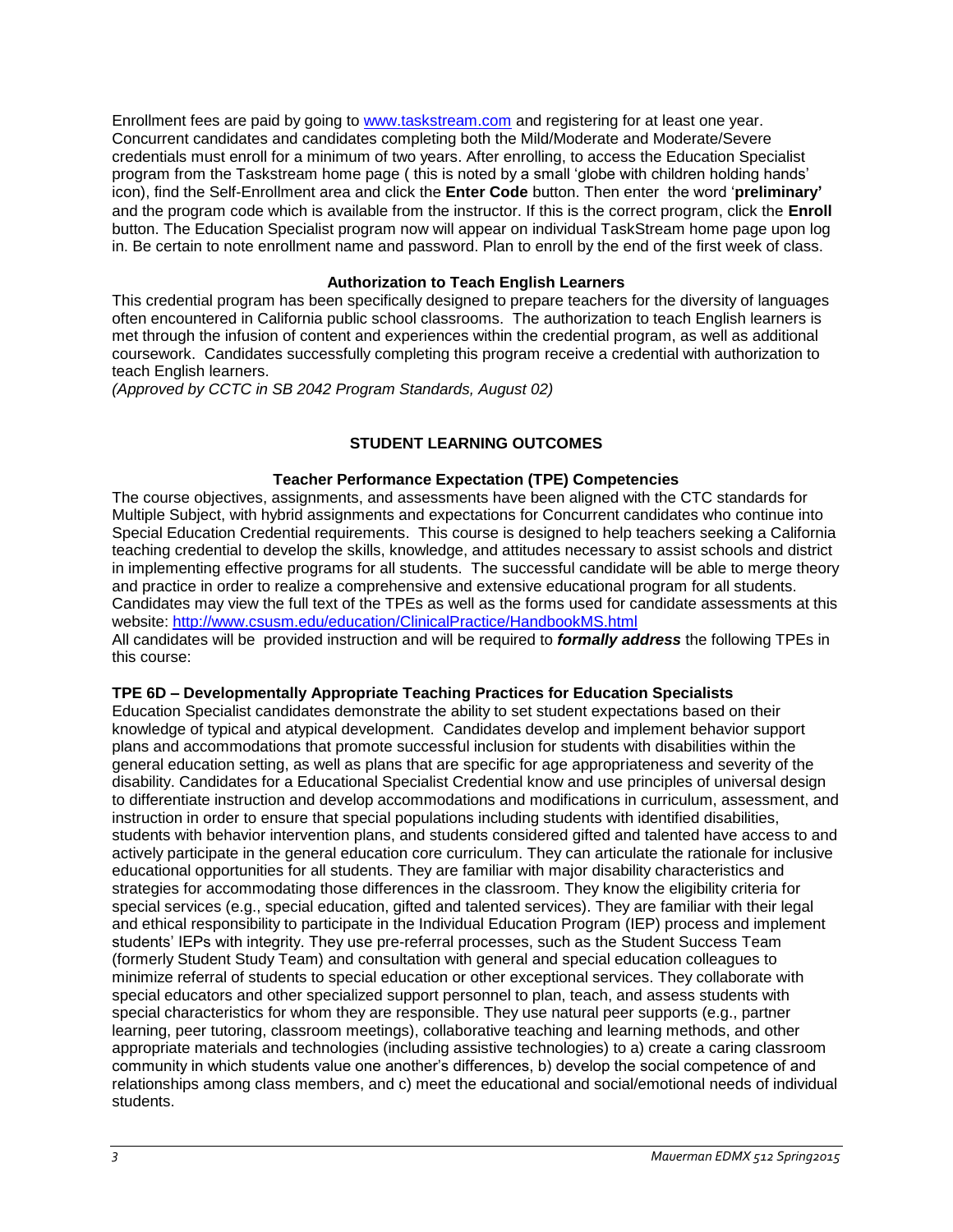# **TPE 8: Learning About Students**

Candidates for a Teaching Credential draw upon an understanding of patterns of child and adolescent development to understand their students. Using formal and informal methods, they assess students' prior mastery of academic language abilities, content knowledge, and skills, and maximize learning opportunities for all students. Through interpersonal interactions, they learn about students' abilities, ideas, interests and aspirations. They encourage parents to become involved and support their efforts to improve student learning. They understand how multiple factors, including gender and health, can influence students' behavior, and understand the connections between students' health and their ability to learn. Based on assessment data, classroom observation, reflection and consultation, they identify students needing specialized instruction, including students whose physical disabilities, learning disabilities, or health status require instructional adaptations, and students who are gifted**.** 

# **TPE 9 – Instructional planning**

Candidates for a Teaching Credential plan instruction that is comprehensive in relation to the subject matter to be taught and in accordance with state-adopted academic content standards for students. They establish clear long-term and short-term goals for student learning, based on state and local standards for student achievement as well as on students' current levels of achievement. They use explicit teaching methods such as direct instruction and inquiry to help students meet or exceed grade level expectations. They plan how to explain content clearly and make abstract concepts concrete and meaningful. They understand the purposes, strengths and limitations of a variety of instructional strategies, including examining student work, and they improve their successive uses of the strategies based on experience and reflection. They sequence instruction so the content to be taught connects to preceding and subsequent content. In planning lessons, they select or adapt instructional strategies, grouping strategies, and instructional material to meet student learning goals and needs. Candidates connect the content to be learned with students' linguistic and cultural backgrounds, experiences, interests, and developmental learning needs to ensure that instruction is comprehensible and meaningful. To accommodate varied student needs, they plan differentiated instruction. When support personnel, such as aides and volunteers are available, they plan how to use them to help students reach instructional goals.

#### **TPE 10 – Instructional Time**

Candidates for a Teaching Credential allocate instructional time to maximize student achievement in relation to state-adopted academic content standards for students, instructional goals and scheduled academic tasks. They establish procedures for routine tasks and manage transitions to maximize instructional time. Based on reflection and consultation, they adjust the use of instructional time to optimize the learning opportunities and outcomes for all students.

Candidates demonstrate the ability to coordinate, direct and communicate effectively with other special education service providers, general education teachers, paraprofessionals/instructional assistants, and volunteers for useful instructional activities.

# **CSUSM Local TPE 14 – Educational Technology**

Candidates plan and design effective learning environments and experiences supported by technology. Candidates implement curriculum plans that include methods and strategies for applying technology to maximize student learning.

Candidates use technology to enhance their productivity and professional practice.

# **California Teacher Performance Assessment (CalTPA)**

Beginning July 1, 2008 all California credential candidates must successfully complete a state-approved system of teacher performance assessment (TPA), to be embedded in the credential program of preparation. At CSUSM this assessment system is called the CalTPA or the TPA for short.

To assist successful completion of the TPA, a series of informational seminars are offered over the course of the program. TPA related questions and logistical concerns are to be addressed during the seminars. Your attendance to TPA seminars will greatly contribute to your success on the assessment.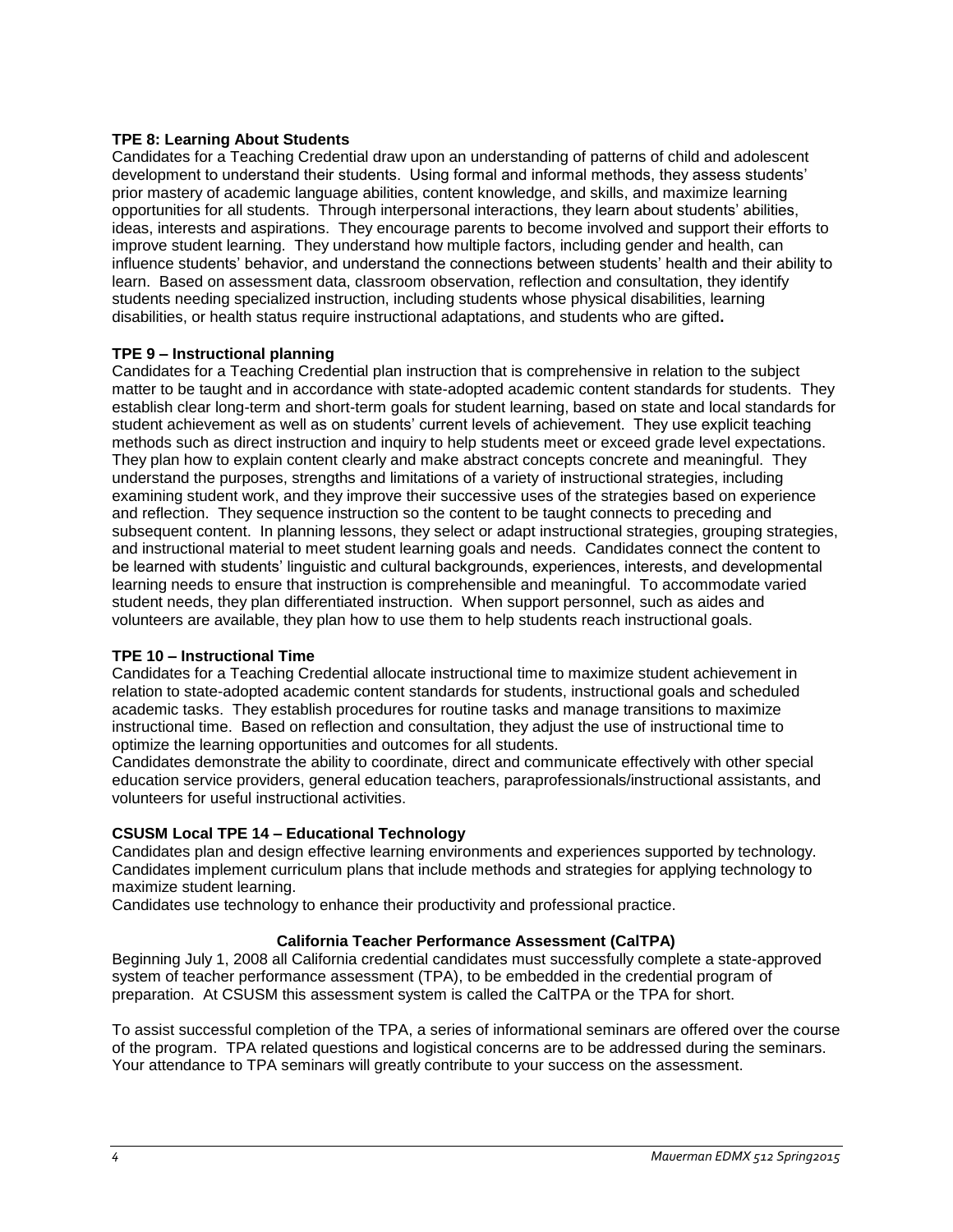Additionally, SoE classes use common pedagogical language, lesson plans (lesson designs), and unit plans (unit designs) in order to support and ensure your success on the TPA and more importantly in your credential program.

The CalTPA Candidate Handbook, TPA seminar schedule, and other TPA support materials can be found on the SoE website: <http://www.csusm.edu/education/CalTPA/ProgramMaterialsTPA.html>

EDMX 512 will include specific pedagogy to address and prepare candidates for TPA 3 and TPA 4.

# **Assessment of Professional Dispositions**

Assessing a candidate's dispositions within a professional preparation program is recognition that teaching and working with learners of all ages requires not only specific content knowledge and pedagogical skills, but positive attitudes about multiple dimensions of the profession. The School of Education has identified six dispositions – social justice and equity, collaboration, critical thinking, professional ethics, reflective teaching and learning, and life-long learning—and developed an assessment rubric. For each dispositional element, there are three levels of performance - *unacceptable*, *initial target*, and *advanced target*. The description and rubric for the three levels of performance offer measurable behaviors and examples.

The assessment is designed to provide candidates with ongoing feedback for their growth in professional dispositions and includes a self-assessment by the candidate. The dispositions and rubric are presented, explained and assessed in one or more designated courses in each program as well as in clinical practice. Based upon assessment feedback candidates will compose a reflection that becomes part of the candidate's Teaching Performance Expectation portfolio. Candidates are expected to meet the level of *initial target* during the program.

# **School of Education Attendance Policy**

Due to the dynamic and interactive nature of courses in the School of Education, all candidates are expected to attend all classes and participate actively. At a minimum, candidates must attend more than 80% of class time, or s/he may not receive a passing grade for the course at the discretion of the instructor. Individual instructors may adopt more stringent attendance requirements. For EDMX 512, since concurrent courses are full day classes, representing two class sessions, a half-day absence equals a full class session missed. Any part of the class is noted as a partial absence, even with Dr notice. Should the candidate have extenuating circumstances, s/he should contact the instructor as soon as possible. *(Adopted by the COE Governance Community, December, 1997).*

# **Students with Disabilities Requiring Reasonable Accommodations**

Candidates with disabilities who require reasonable accommodations must be approved for services by providing appropriate and recent documentation to the Office of Disable Student Services (DSS). This office is located in Craven Hall 4300, and can be contacted by phone at (760) 750-4905, or TTY (760) 750-4909. Candidates authorized by DSS to receive reasonable accommodations should meet with their instructor during office hours or, in order to ensure confidentiality, in a more private setting.

#### **All University Writing Requirement**

In keeping with the All-University Writing Requirement, all concurrent courses include a writing component of at least 2,500 words (approximately). This is met through written assignments, posted in the Cougar Course online companion class; in EDMX 512, this occurs through weekly journal entries, reading responses, lesson plan development, IEP goal simulations, month-long unit , Annual curriculum map, and an in-depth disabling condition report.

#### **CSUSM Academic Honesty Policy**

"Students will be expected to adhere to standards of academic honesty and integrity, as outlined in the Student Academic Honesty Policy. All written work and oral presentation assignments must be original work. All ideas/materials that are borrowed from other sources must have appropriate references to the original sources. Any quoted material should give credit to the source and be punctuated with quotation marks.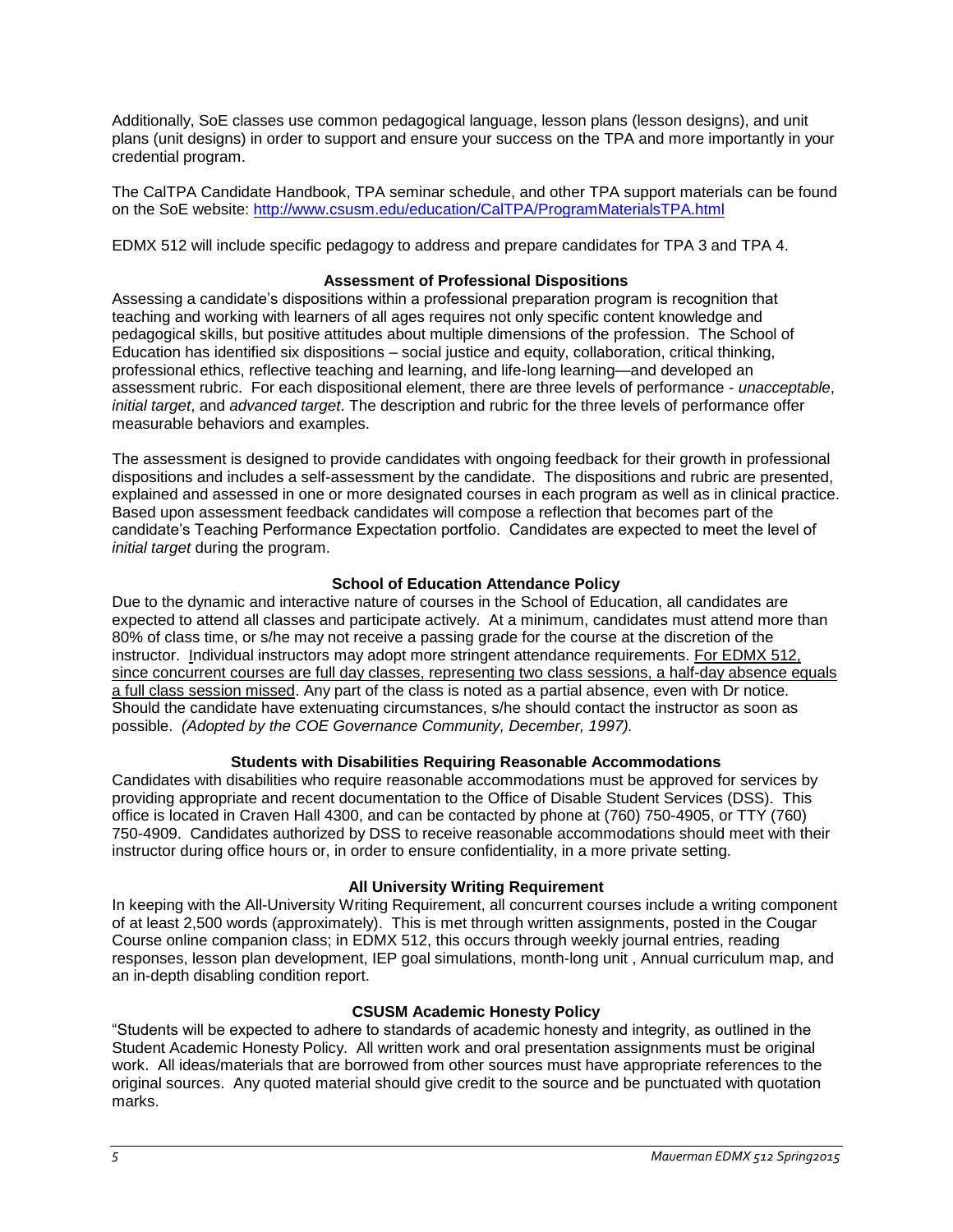Students are responsible for honest completion of their work including examinations. There will be no tolerance for infractions. If you believe there has been an infraction by someone in the class, please bring it to the instructor's attention. The instructor reserves the right to discipline any student for academic dishonesty in accordance with the general rules and regulations of the university. Disciplinary action may include the lowering of grades and/or the assignment of a failing grade for an exam, assignment, or the class as a whole."

Incidents of Academic Dishonesty will be reported to the Dean of Students. Sanctions at the University level may include suspension or expulsion from the University.

# **Plagiarism:**

As an educator, it is expected that each candidate will do his/her own work, and contribute equally to group projects and processes. Plagiarism or cheating is unacceptable under any circumstances. If you are in doubt about whether your work is paraphrased or plagiarized see the Plagiarism Prevention for Students website [http://library.csusm.edu/plagiarism/index.html.](http://library.csusm.edu/plagiarism/index.html) If there are questions about academic honesty, please consult the University catalog.

#### **Use of Technology**

Candidates are expected to demonstrate competency in the use of various forms of technology (i.e. word processing, electronic mail, Moodle, use of the Internet, and/or multimedia presentations). Specific requirements for course assignments with regard to technology are assigned at the discretion of the instructor. Keep a digital copy of all assignments for use in your teaching portfolio. All assignments will be submitted online, and some will be submitted in hard copy as well. Details will be provided in class.

# **Electronic Communication Protocol**

Electronic correspondence is a part of professional development and attending interactions. When a candidate needs to contact the instructor, e-mail is often the easiest way to do so. It is this instructor's intention to respond to all received e-mails in a timely manner. Please be reminded that e-mail and online discussions are a very specific form of communication, with their own nuances and etiquette. For instance, electronic messages sent in all upper case (or lower case) letters, or that includes major typos or slang, often communicate more than the sender originally intended. With that said, please be mindful of all e-mail and online discussion messages sent to colleagues, to faculty members in the School of Education, or to persons within the greater educational community. All electronic messages should be crafted with professionalism and care.

Things to consider:

- Would I say in person what this electronic message specifically says?
- How could this message be misconstrued?
- Does this message represent my highest self?
- Am I sending this electronic message to avoid a face-to-face conversation?

In addition, if there is any concern with an electronic message sent to you, please speak with the author in person in order to correct any confusion.

| oodi se negunements j Assignment Overview               |               |           |  |  |  |  |  |  |
|---------------------------------------------------------|---------------|-----------|--|--|--|--|--|--|
| Journal Entry/Tutoring Session Reflections (2 pts each) | Indiv         | 14 points |  |  |  |  |  |  |
| <b>SST Group Simulation and Debrief</b>                 | Group         | 10 points |  |  |  |  |  |  |
| In- depth Sp Ed Topic In depth Presentation             | Indiv         | 10 points |  |  |  |  |  |  |
| SpEd Resource Binder II Resubmit w detailed entries     | Indiv         | 5 points  |  |  |  |  |  |  |
| Assessment Differentiation Chart                        | Group         | 7 points  |  |  |  |  |  |  |
| SpEd Characteristics & Resource Manual Complete         | Group/Indiv   | 5 points  |  |  |  |  |  |  |
| Strategic Behavior/Classroom Management                 | Group         | 7 points  |  |  |  |  |  |  |
| <b>IEP</b> Process Simulation                           | Group/Indiv   | 16 points |  |  |  |  |  |  |
| One Month Curriculum Map/Unit Planning Calendar         | Group/Indiv   | 10 points |  |  |  |  |  |  |
| Attendance/Participation & Prof. Demeanors              | Indiv         | 16 points |  |  |  |  |  |  |
|                                                         | <b>TOTAL:</b> |           |  |  |  |  |  |  |

#### **Course Requirements | Assignment Overview**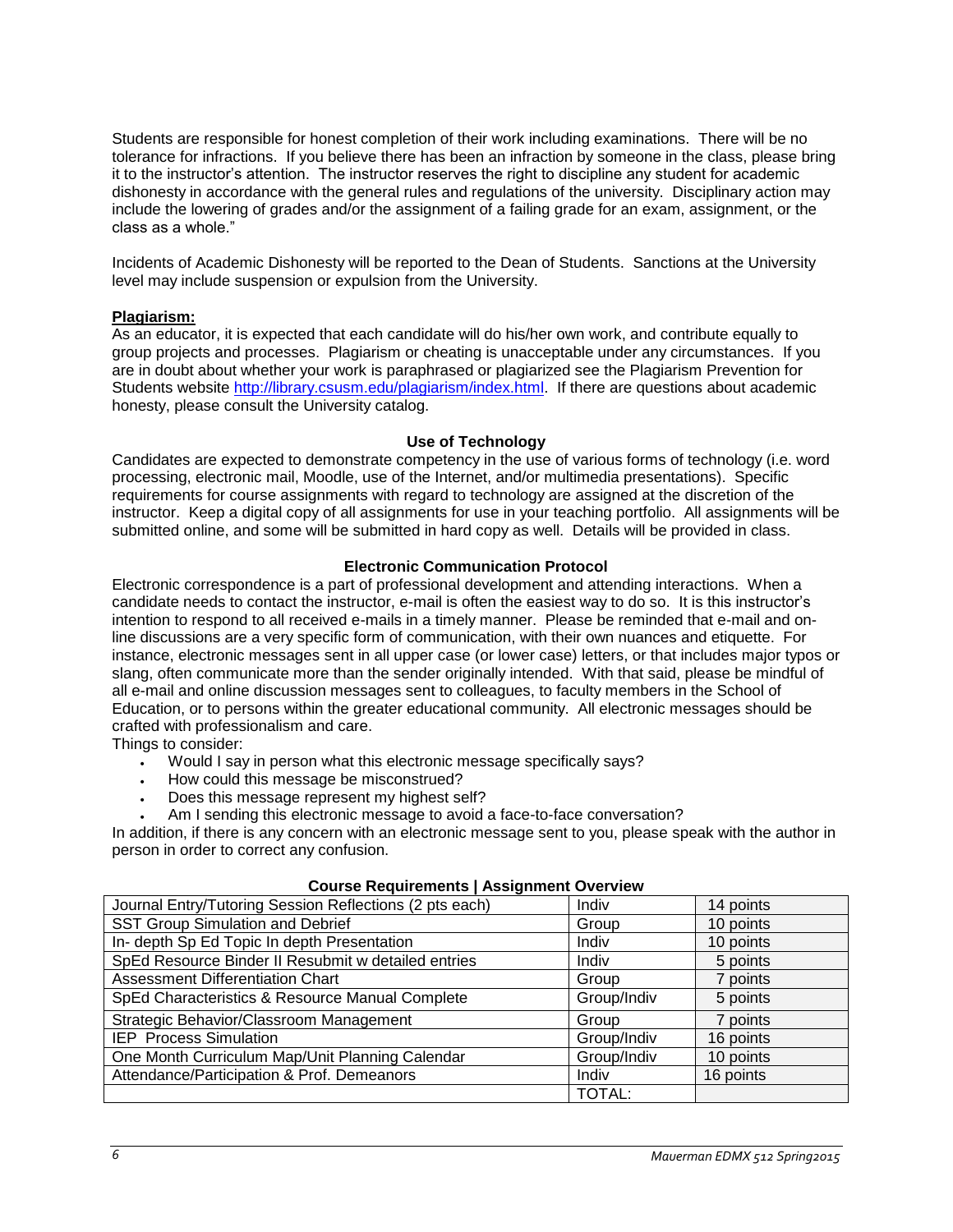**Conditions | Category Resource Binder 10** 

#### **Grading Standards**

| No A+ possible    |  | $A = 95-100$                                                      | $A - 90-94$     |
|-------------------|--|-------------------------------------------------------------------|-----------------|
| $B_{+} = 87 - 89$ |  | $B = 83 - 86$                                                     | $B - = 80 - 82$ |
| $C_{+}$ = 77-79   |  | $C = 73-76$                                                       | $C_{2} = 70-72$ |
| $D = 60 - 69$     |  | $F = 59$ or lower                                                 |                 |
|                   |  | Please note that an $\Lambda$ is earned for points achieved above |                 |

Please note that an A is earned for points achieved above 95.

#### **Assignment Overview**

### **Journal Entry/Session Reflections 14 points**

Throughout the course, candidates will submit session reflections and journal entries dealing with a variety relevant course topics. These submissions are graded and worth 2 points per week for 7 weeks. The directions for completing each of these entries are embedded in the module for each week of the companion Cougar Course. Be certain to complete the reflections on time so as to not impede the discussion or forward movement in this course.

# **In-depth Individual Condition Lesson/Presentation 10 points**

Educational Specialist Candidates will research and develop a lesson/lecture with media (PPT) for colleagues as assigned regarding one specific condition as outlined in Federal Definitions of categorical service for eligible students. This information will be compiled and added to the Characteristics/Strategies Matrix notebook to serve as a best practice resource and will include a hard-copy resource page for teachers, parents and students.

# **SST Group Simulation Project - Partially Online 10**

#### **points**

Candidates will complete online lecture and review demonstration of a simulated SST meeting by peers, and then develop a complete summary of a simulated SST meeting for an assigned child demonstrating specific behaviors, characteristics and symptoms. The team is to address all aspects of the SST process and to develop strategies to support this student, and then present the detailed summary to the class.

#### **Differentiated [Content-Process-Product] Assessment Chart – Group Project 7 points**

Using prepared materials from texts and course media, each team is to design a solutions-based approach to differentiated assessment techniques for a variety of behaviors and conditions that meet a specific assigned criterion. In-class activity to support skills required for high stakes assessment.

# **Strategic Behavior/Classroom Management – Group Project 7 points**

Using the PRIM Manual and course media and articles, teams develop a Resource chart to be shared with other candidates which offers 'At-A-Glance strategies for general and specialist teachers to employ in meeting the needs of a fully inclusive classroom

#### **points**

In this multi-dimensional assignment, ES/concurrent candidates will demonstrate understanding of each of the 14 federally defined areas of service to student diagnosed as eligible for Special education services. In addition, candidates will learn how the process of Response to Intervention (and the SST process as presented in EDMX 511) works to ensure quick response to student difficulties occurring in the general education classroom.